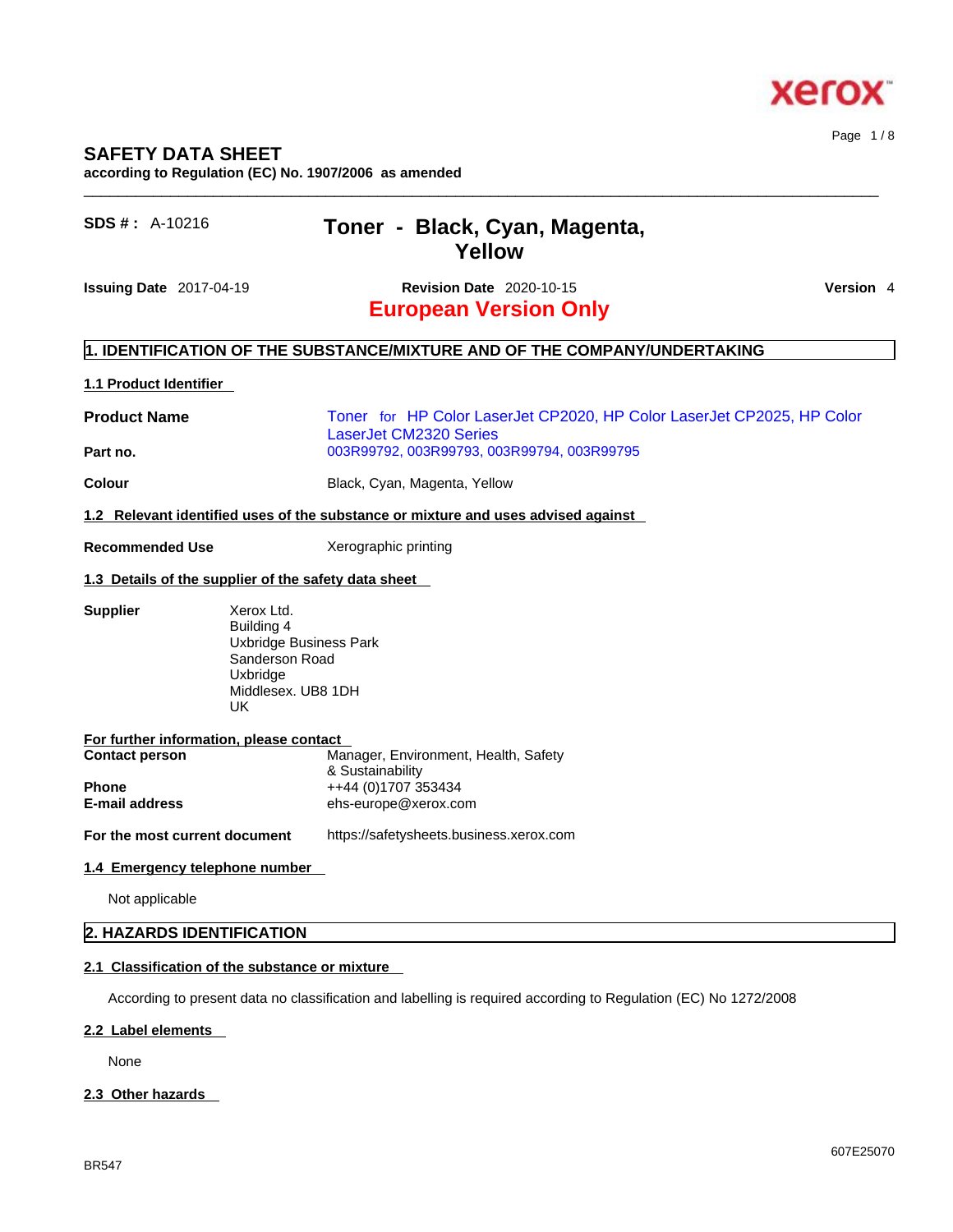**Xerox** 

# **SDS # :** A-10216 **Toner - Black, Cyan, Magenta, Yellow**

 $\_$  ,  $\_$  ,  $\_$  ,  $\_$  ,  $\_$  ,  $\_$  ,  $\_$  ,  $\_$  ,  $\_$  ,  $\_$  ,  $\_$  ,  $\_$  ,  $\_$  ,  $\_$  ,  $\_$  ,  $\_$  ,  $\_$  ,  $\_$  ,  $\_$  ,  $\_$  ,  $\_$  ,  $\_$  ,  $\_$  ,  $\_$  ,  $\_$  ,  $\_$  ,  $\_$  ,  $\_$  ,  $\_$  ,  $\_$  ,  $\_$  ,  $\_$  ,  $\_$  ,  $\_$  ,  $\_$  ,  $\_$  ,  $\_$  ,

**Issuing Date** 2017-04-19 **Revision Date** 2020-10-15 **Version** 4

 $\_$  ,  $\_$  ,  $\_$  ,  $\_$  ,  $\_$  ,  $\_$  ,  $\_$  ,  $\_$  ,  $\_$  ,  $\_$  ,  $\_$  ,  $\_$  ,  $\_$  ,  $\_$  ,  $\_$  ,  $\_$  ,  $\_$  ,  $\_$  ,  $\_$  ,  $\_$  ,  $\_$  ,  $\_$  ,  $\_$  ,  $\_$  ,  $\_$  ,  $\_$  ,  $\_$  ,  $\_$  ,  $\_$  ,  $\_$  ,  $\_$  ,  $\_$  ,  $\_$  ,  $\_$  ,  $\_$  ,  $\_$  ,  $\_$  ,

Not a PBT according to REACH Annex XIII May form explosible dust-air mixture if dispersed

# **3. COMPOSITION/INFORMATION ON INGREDIENTS**

### **3.2 Mixtures**

| <b>Chemical Name</b>     | Weight % | CAS No.     | <b>EC-No</b> | Classification (Reg.)<br>1272/2008) | Hazard<br><b>Statements</b> | <b>REACH Registration</b><br>Number |
|--------------------------|----------|-------------|--------------|-------------------------------------|-----------------------------|-------------------------------------|
|                          |          |             |              |                                     |                             |                                     |
| Styrene acrylate polymer | 70-80    | Proprietary | Not listed   | $\sim$ $\sim$                       | $-1$                        |                                     |
| Amorphous silica         | $1 - 10$ | 7631-86-9   | 231-545-4    | $\sim$ $\sim$                       | $\sim$                      | $- -$                               |
| Magenta pigment          | $1 - 10$ | Proprietary | Listed       | $\sim$ $\sim$                       | $\overline{\phantom{a}}$    | 01-2119456804-33-0008               |
| Cyan pigment             | $1 - 10$ | Proprietary | Listed       | $- -$                               | $\sim$ $\sim$               | 01-2119458771-32-0044               |
| Carbon black             | $1 - 10$ | 1333-86-4   | 215-609-9    | --                                  | $\sim$ $\sim$               | 01-2119384822-32-0065               |
| Wax                      | $1 - 10$ | Proprietary | Not listed   | $\sim$ $\sim$                       | $\sim$                      | --                                  |
| Yellow pigment           | 1-10     | 6358-31-2   | 228-768-4    | $\sim$ $\sim$                       | $\sim$ $\sim$               | $\overline{\phantom{m}}$            |

#### **Note**

"--" indicates no classification or hazard statements apply.

Components marked as "Not Listed" are exempt from registration.

Where no REACH registration number is listed, it is considered confidential to the Only Representative.

# **4. FIRST AID MEASURES**

#### **4.1 Description of first aid measures**

| <b>General advice</b> | For external use only. When symptoms persist or in all cases of doubt seek medical advice.<br>Show this safety data sheet to the doctor in attendance. |
|-----------------------|--------------------------------------------------------------------------------------------------------------------------------------------------------|
| Eye contact           | Immediately flush with plenty of water. After initial flushing, remove any contact lenses and<br>continue flushing for at least 15 minutes             |
| <b>Skin contact</b>   | Wash skin with soap and water                                                                                                                          |
| <b>Inhalation</b>     | Move to fresh air                                                                                                                                      |
| Ingestion             | Rinse mouth with water and afterwards drink plenty of water or milk                                                                                    |
|                       | 4.2 Most important symptoms and effects, both acute and delayed                                                                                        |
| <b>Acute toxicity</b> |                                                                                                                                                        |
| <b>Eyes</b>           | No known effect                                                                                                                                        |
|                       |                                                                                                                                                        |

| <b>Eyes</b>             | No known effect                                       |
|-------------------------|-------------------------------------------------------|
| <b>Skin</b>             | No known effect                                       |
| <b>Inhalation</b>       | No known effect                                       |
| Ingestion               | No known effect                                       |
| <b>Chronic effects</b>  |                                                       |
| <b>Chronic toxicity</b> | No known effects under normal use conditions          |
| <b>Main symptoms</b>    | Overexposure may cause:                               |
|                         | mild respiratory irritation similar to nuisance dust. |

**4.3 Indication of immediate medical attention and special treatment needed**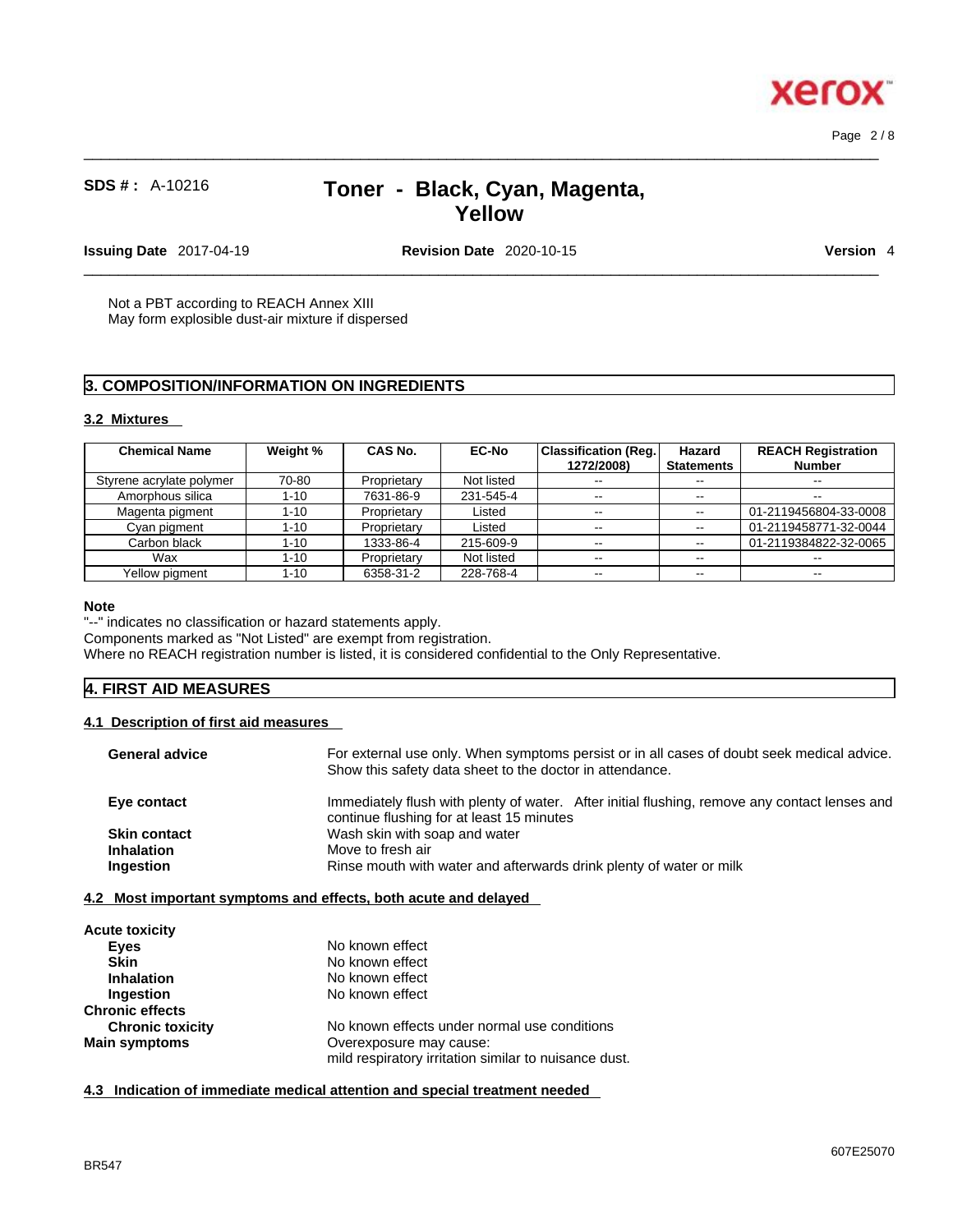

Page 3 / 8

# **SDS # :** A-10216 **Toner - Black, Cyan, Magenta, Yellow**

 $\_$  ,  $\_$  ,  $\_$  ,  $\_$  ,  $\_$  ,  $\_$  ,  $\_$  ,  $\_$  ,  $\_$  ,  $\_$  ,  $\_$  ,  $\_$  ,  $\_$  ,  $\_$  ,  $\_$  ,  $\_$  ,  $\_$  ,  $\_$  ,  $\_$  ,  $\_$  ,  $\_$  ,  $\_$  ,  $\_$  ,  $\_$  ,  $\_$  ,  $\_$  ,  $\_$  ,  $\_$  ,  $\_$  ,  $\_$  ,  $\_$  ,  $\_$  ,  $\_$  ,  $\_$  ,  $\_$  ,  $\_$  ,  $\_$  ,

| <b>Issuing Date 2017-04-19</b>                          | <b>Revision Date 2020-10-15</b>                                   | Version 4 |
|---------------------------------------------------------|-------------------------------------------------------------------|-----------|
| <b>Protection of first-aiders</b><br>Notes to physician | No special protective equipment required<br>Treat symptomatically |           |
| <b>5. FIREFIGHTING MEASURES</b>                         |                                                                   |           |

**Suitable extinguishing media** Use water spray or fog; do not use straight streams, Foam

**Unsuitable extinguishing media** Do not use a solid water stream as it may scatterand spread fire

#### **5.2 Special hazards arising from the substance or mixture**

Fine dust dispersed in air, in sufficient concentrations, and in the presence of an ignition source is a potential dust explosion hazard

**Hazardous combustion products**Hazardous decomposition products due to incomplete combustion, Carbon oxides, Nitrogen oxides (NOx)

#### **5.3 Advice for fire-fighters**

In the event of fire and/or explosion do not breathe fumes. Wear fire/flame resistant/retardant clothing. Use self-contained pressure-demand breathing apparatus if needed to prevent exposure to smoke or airborne toxins. Wear self-contained breathing apparatus and protective suit.

#### **Other information**

| <b>Flammability</b> | Not flammable  |
|---------------------|----------------|
| Flash point         | Not applicable |

# **6. ACCIDENTAL RELEASE MEASURES**

#### **6.1 Personal precautions, protective equipment and emergency procedures**

Avoid breathing dust

#### **6.2 Environmental precautions**

Although toner is not an aquatic toxin, microplastics may be a physical hazard to aquatic life and should not be allowed to enter drains, sewers, or waterways

#### **6.3 Methods and material for containment and cleaning up**

| <b>Methods for containment</b> | Prevent dust cloud                                                                |
|--------------------------------|-----------------------------------------------------------------------------------|
| Methods for cleaning up        | Use a vacuum cleaner to remove excess, then wash with COLD water. Hot water fuses |
|                                | the toner making it difficult to remove                                           |

#### **6.4 Reference to other sections**

See section 12 for additional ecological information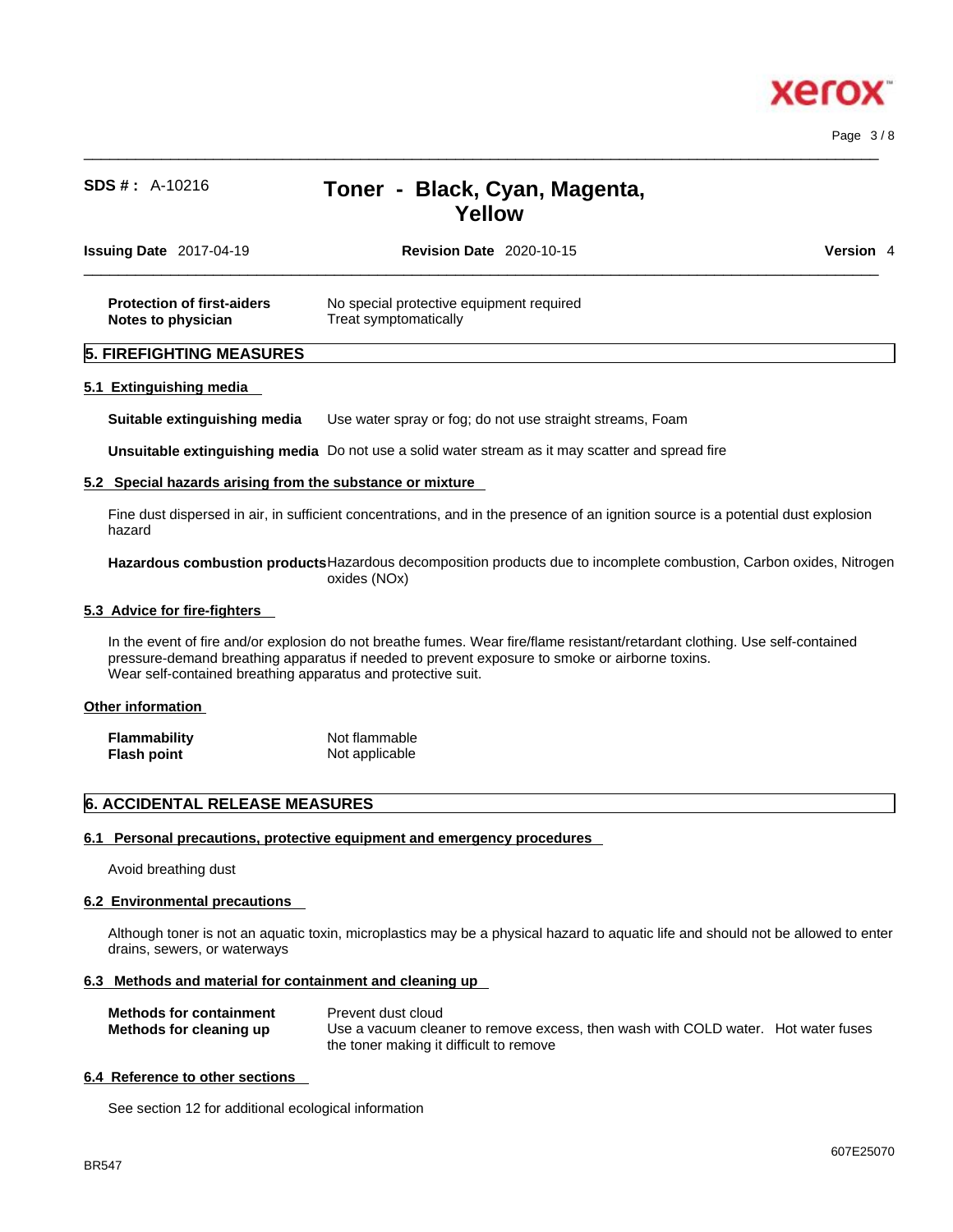# **SDS # :** A-10216 **Toner - Black, Cyan, Magenta, Yellow**

 $\_$  ,  $\_$  ,  $\_$  ,  $\_$  ,  $\_$  ,  $\_$  ,  $\_$  ,  $\_$  ,  $\_$  ,  $\_$  ,  $\_$  ,  $\_$  ,  $\_$  ,  $\_$  ,  $\_$  ,  $\_$  ,  $\_$  ,  $\_$  ,  $\_$  ,  $\_$  ,  $\_$  ,  $\_$  ,  $\_$  ,  $\_$  ,  $\_$  ,  $\_$  ,  $\_$  ,  $\_$  ,  $\_$  ,  $\_$  ,  $\_$  ,  $\_$  ,  $\_$  ,  $\_$  ,  $\_$  ,  $\_$  ,  $\_$  ,

**Issuing Date** 2017-04-19 **Revision Date** 2020-10-15 **Version** 4

 $\_$  ,  $\_$  ,  $\_$  ,  $\_$  ,  $\_$  ,  $\_$  ,  $\_$  ,  $\_$  ,  $\_$  ,  $\_$  ,  $\_$  ,  $\_$  ,  $\_$  ,  $\_$  ,  $\_$  ,  $\_$  ,  $\_$  ,  $\_$  ,  $\_$  ,  $\_$  ,  $\_$  ,  $\_$  ,  $\_$  ,  $\_$  ,  $\_$  ,  $\_$  ,  $\_$  ,  $\_$  ,  $\_$  ,  $\_$  ,  $\_$  ,  $\_$  ,  $\_$  ,  $\_$  ,  $\_$  ,  $\_$  ,  $\_$  ,

See Section 13 for additional information

# **7. HANDLING AND STORAGE**

#### **7.1 Precautions for safe handling**

Handle in accordance with good industrial hygiene and safety practice, Avoid dust accumulation in enclosed space, Prevent dust cloud

**Hygiene measures** None under normal use conditions

#### **7.2 Conditions for safe storage, including any incompatibilities**

Keep container tightly closed in a dry and well-ventilated place, Store at room temperature

### **7.3 Specific end uses**

Xerographic printing

# **8. EXPOSURE CONTROLS/PERSONAL PROTECTION**

#### **8.1 Control parameters**

| Xerox Exposure Limit | $2.5 \text{ mg/m}^3$ (total dust)      |
|----------------------|----------------------------------------|
| Xerox Exposure Limit | $0.4 \text{ mg/m}^3$ (respirable dust) |

#### **8.2 Exposure controls**

**Engineering measures** None under normal use conditions

**Personal protective equipment** 

| <b>Eye/face protection</b>                                                                 | No special protective equipment required          |
|--------------------------------------------------------------------------------------------|---------------------------------------------------|
| <b>Hand protection</b>                                                                     | No special protective equipment required          |
| Skin and body protection                                                                   | No special protective equipment required          |
| <b>Respiratory protection</b>                                                              | No special protective equipment required          |
| <b>Thermal hazards</b>                                                                     | None under normal processing                      |
| <b>Environmental Exposure Controls</b><br><b>Environmental Exposure</b><br><b>Controls</b> | Keep out of drains, sewers, ditches and waterways |

# **9. PHYSICAL AND CHEMICAL PROPERTIES**

#### **9.1 Information on basic physical and chemical properties**

| Appearance            | Powder                          | Odour           | Faint          |
|-----------------------|---------------------------------|-----------------|----------------|
| <b>Physical state</b> | Solid                           | Odour threshold | Not applicable |
| Colour                | Black, Cyan, Magenta, Yellow pH |                 | Not applicable |
|                       |                                 |                 |                |

Not applicable

**Flash point**

xero

Page 4 / 8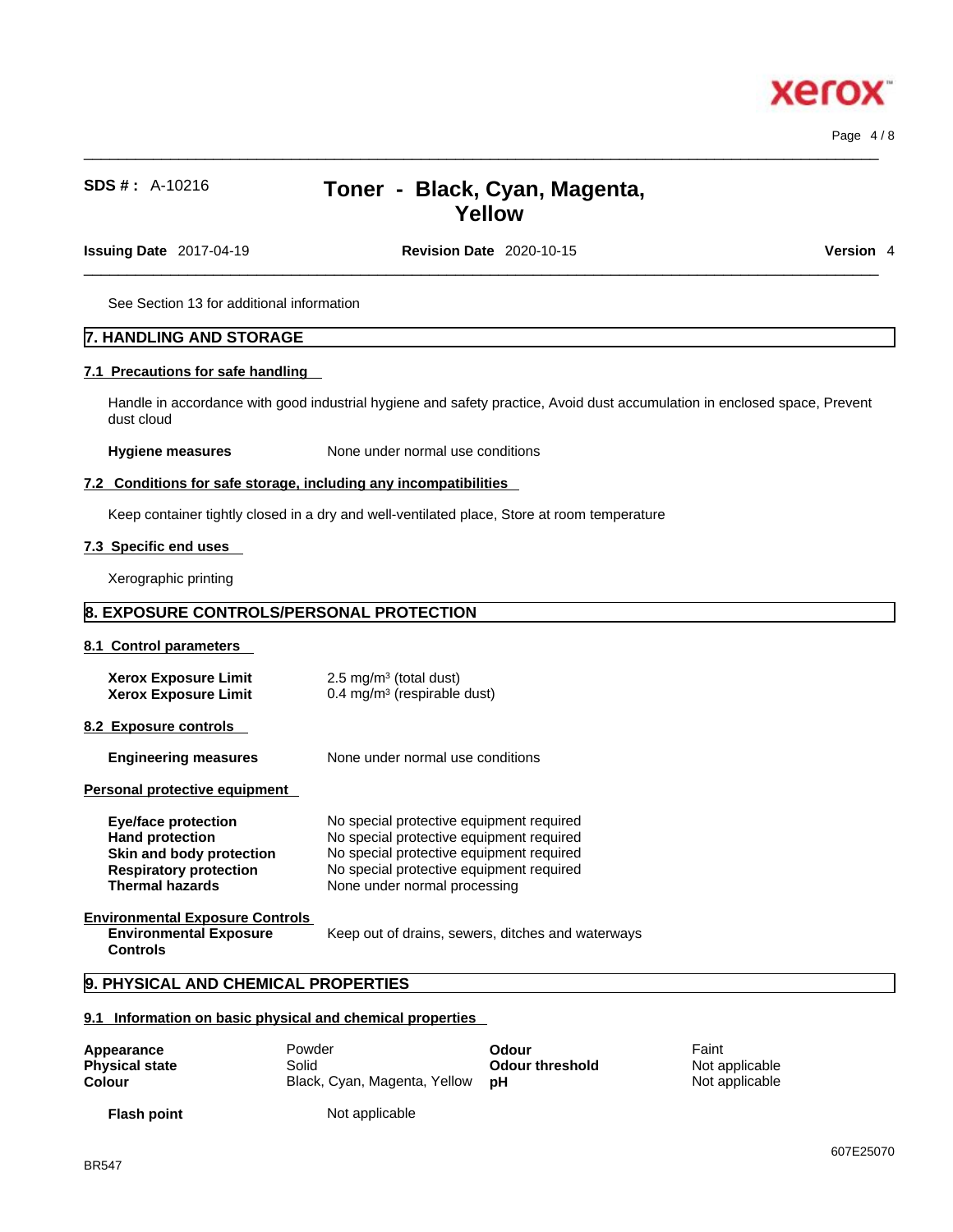$\_$  ,  $\_$  ,  $\_$  ,  $\_$  ,  $\_$  ,  $\_$  ,  $\_$  ,  $\_$  ,  $\_$  ,  $\_$  ,  $\_$  ,  $\_$  ,  $\_$  ,  $\_$  ,  $\_$  ,  $\_$  ,  $\_$  ,  $\_$  ,  $\_$  ,  $\_$  ,  $\_$  ,  $\_$  ,  $\_$  ,  $\_$  ,  $\_$  ,  $\_$  ,  $\_$  ,  $\_$  ,  $\_$  ,  $\_$  ,  $\_$  ,  $\_$  ,  $\_$  ,  $\_$  ,  $\_$  ,  $\_$  ,  $\_$  , Page 5 / 8

**Xerox** 

| <b>SDS #: A-10216</b>                                                                                                                                                                                              | Toner - Black, Cyan, Magenta,<br>Yellow                                                                                               |                                                                                              |           |
|--------------------------------------------------------------------------------------------------------------------------------------------------------------------------------------------------------------------|---------------------------------------------------------------------------------------------------------------------------------------|----------------------------------------------------------------------------------------------|-----------|
| <b>Issuing Date 2017-04-19</b>                                                                                                                                                                                     | <b>Revision Date 2020-10-15</b>                                                                                                       |                                                                                              | Version 4 |
| <b>Melting / Freezing Point</b><br><b>Boiling point/boiling range</b><br>Softening point                                                                                                                           | Not applicable<br>Not applicable<br>$49 - 60 °C$ /                                                                                    | 120 - 140 $\degree$ F                                                                        |           |
| <b>Evaporation rate</b><br><b>Flammability</b><br><b>Flammability Limits in Air</b>                                                                                                                                | Not applicable<br>Not flammable<br>Not applicable                                                                                     |                                                                                              |           |
| <b>Explosive Limits</b>                                                                                                                                                                                            | No data available                                                                                                                     |                                                                                              |           |
| Vapour pressure<br>Vapour density<br><b>Specific gravity</b><br><b>Water solubility</b><br><b>Partition coefficient</b><br><b>Autoignition temperature</b><br><b>Decomposition temperature</b><br><b>Viscosity</b> | Not applicable<br>Not applicable<br>1<br>$\sim$<br>Negligible<br>Not applicable<br>Not applicable<br>Not determined<br>Not applicable |                                                                                              |           |
| <b>Explosive properties</b><br><b>Oxidising properties</b>                                                                                                                                                         | source is a potential dust explosion hazard<br>Not applicable                                                                         | Fine dust dispersed in air, in sufficient concentrations, and in the presence of an ignition |           |

#### **9.2 Other information**

None

# **10. STABILITY AND REACTIVITY**

#### **10.1 Reactivity**

No dangerous reaction known under conditions of normal use

### **10.2 Chemical stability**

Stable under normal conditions

### **10.3 Possibility of hazardous reactions**

| <b>Hazardous reactions</b> | None under normal processing            |
|----------------------------|-----------------------------------------|
| Hazardous polymerisation   | Hazardous polymerisation does not occur |

#### **10.4 Conditions to avoid**

Prevent dust cloud, Fine dust dispersed in air, in sufficient concentrations, and in the presence of an ignition source is a potential dust explosion hazard

#### **10.5 Incompatible Materials**

None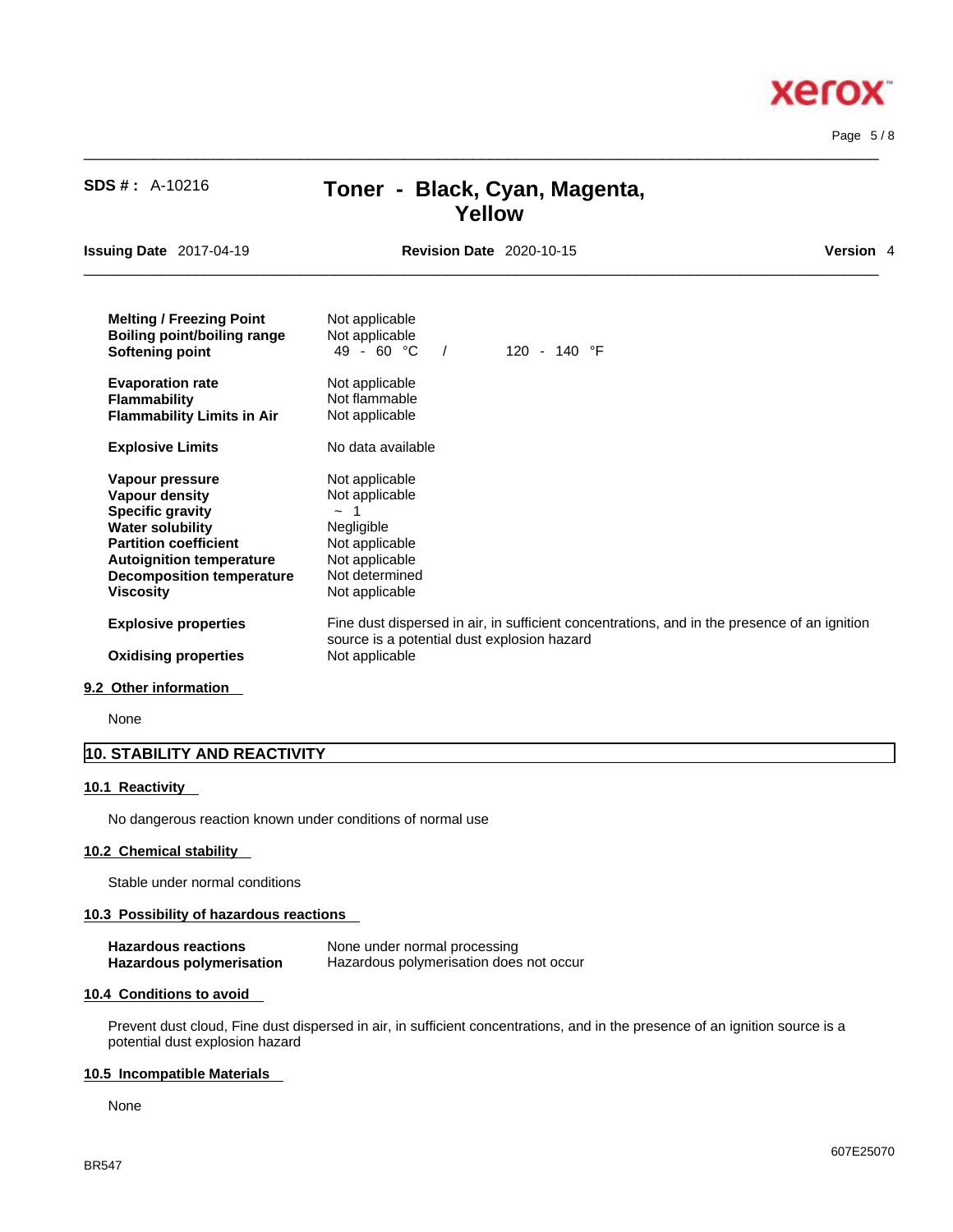$\_$  ,  $\_$  ,  $\_$  ,  $\_$  ,  $\_$  ,  $\_$  ,  $\_$  ,  $\_$  ,  $\_$  ,  $\_$  ,  $\_$  ,  $\_$  ,  $\_$  ,  $\_$  ,  $\_$  ,  $\_$  ,  $\_$  ,  $\_$  ,  $\_$  ,  $\_$  ,  $\_$  ,  $\_$  ,  $\_$  ,  $\_$  ,  $\_$  ,  $\_$  ,  $\_$  ,  $\_$  ,  $\_$  ,  $\_$  ,  $\_$  ,  $\_$  ,  $\_$  ,  $\_$  ,  $\_$  ,  $\_$  ,  $\_$  , Page 6 / 8

# **SDS # :** A-10216 **Toner - Black, Cyan, Magenta, Yellow**

**Issuing Date** 2017-04-19 **Revision Date** 2020-10-15 **Version** 4

# $\_$  ,  $\_$  ,  $\_$  ,  $\_$  ,  $\_$  ,  $\_$  ,  $\_$  ,  $\_$  ,  $\_$  ,  $\_$  ,  $\_$  ,  $\_$  ,  $\_$  ,  $\_$  ,  $\_$  ,  $\_$  ,  $\_$  ,  $\_$  ,  $\_$  ,  $\_$  ,  $\_$  ,  $\_$  ,  $\_$  ,  $\_$  ,  $\_$  ,  $\_$  ,  $\_$  ,  $\_$  ,  $\_$  ,  $\_$  ,  $\_$  ,  $\_$  ,  $\_$  ,  $\_$  ,  $\_$  ,  $\_$  ,  $\_$  ,

**Xerox** 

#### **10.6 Hazardous decomposition products**

None under normal use

#### **11. TOXICOLOGICAL INFORMATION**

*The toxicity data noted below is based on the test results of similar reprographic materials.* 

#### **11.1 Information on toxicological effects**

| <b>Acute toxicity</b>                                           |                                                                                                                                                                                                                                                                                                                                                                                                                                                                                                                                                                                                                                                                                                                                                                                                                                                                     |  |
|-----------------------------------------------------------------|---------------------------------------------------------------------------------------------------------------------------------------------------------------------------------------------------------------------------------------------------------------------------------------------------------------------------------------------------------------------------------------------------------------------------------------------------------------------------------------------------------------------------------------------------------------------------------------------------------------------------------------------------------------------------------------------------------------------------------------------------------------------------------------------------------------------------------------------------------------------|--|
| Product Information                                             |                                                                                                                                                                                                                                                                                                                                                                                                                                                                                                                                                                                                                                                                                                                                                                                                                                                                     |  |
| <b>Irritation</b>                                               | No skin irritation, No eye irritation                                                                                                                                                                                                                                                                                                                                                                                                                                                                                                                                                                                                                                                                                                                                                                                                                               |  |
| Oral LD50                                                       | $> 5$ g/kg (rat)                                                                                                                                                                                                                                                                                                                                                                                                                                                                                                                                                                                                                                                                                                                                                                                                                                                    |  |
| Dermal LD50                                                     | $> 5$ g/kg (rabbit)                                                                                                                                                                                                                                                                                                                                                                                                                                                                                                                                                                                                                                                                                                                                                                                                                                                 |  |
| <b>LC50 Inhalation</b>                                          | $> 5$ mg/L (rat, 4 hr)                                                                                                                                                                                                                                                                                                                                                                                                                                                                                                                                                                                                                                                                                                                                                                                                                                              |  |
| <b>Chronic toxicity</b>                                         |                                                                                                                                                                                                                                                                                                                                                                                                                                                                                                                                                                                                                                                                                                                                                                                                                                                                     |  |
| Product Information                                             |                                                                                                                                                                                                                                                                                                                                                                                                                                                                                                                                                                                                                                                                                                                                                                                                                                                                     |  |
| <b>Chronic effects</b>                                          | No known effects under normal use conditions                                                                                                                                                                                                                                                                                                                                                                                                                                                                                                                                                                                                                                                                                                                                                                                                                        |  |
| Carcinogenicity                                                 | See "Other Information" in this section.                                                                                                                                                                                                                                                                                                                                                                                                                                                                                                                                                                                                                                                                                                                                                                                                                            |  |
| <b>Other information</b>                                        | The IARC (International Agency for Research on Cancer) has listed carbon black as<br>"possibly carcinogenic to humans". However, Xerox has concluded that the presence of<br>carbon black in this mixture does not present a health hazard. The IARC classification is<br>based on studies evaluating pure, "free" carbon black. In contrast, toner is a formulation<br>composed of specially prepared polymer and a small amount of carbon black (or other<br>pigment). In the process of making toner, the small amount of carbon black becomes<br>encapsulated within a matrix. Xeroxhas performed extensive testing of toner, including a<br>chronic bioassay (test for potential carcinogenicity). Exposure to toner did not produce<br>evidence of cancer in exposed animals. The results were submitted to regulatory agencies<br>and published extensively. |  |
| Other toxic effects<br>Product Information                      |                                                                                                                                                                                                                                                                                                                                                                                                                                                                                                                                                                                                                                                                                                                                                                                                                                                                     |  |
| <b>Sensitisation</b>                                            | No sensitisation responses were observed                                                                                                                                                                                                                                                                                                                                                                                                                                                                                                                                                                                                                                                                                                                                                                                                                            |  |
| <b>Mutagenic effects</b>                                        | Not mutagenic in AMES Test                                                                                                                                                                                                                                                                                                                                                                                                                                                                                                                                                                                                                                                                                                                                                                                                                                          |  |
| <b>Reproductive toxicity</b>                                    | This product does not contain any known or suspected reproductive hazards                                                                                                                                                                                                                                                                                                                                                                                                                                                                                                                                                                                                                                                                                                                                                                                           |  |
|                                                                 |                                                                                                                                                                                                                                                                                                                                                                                                                                                                                                                                                                                                                                                                                                                                                                                                                                                                     |  |
| <b>Target organ effects</b>                                     | None known                                                                                                                                                                                                                                                                                                                                                                                                                                                                                                                                                                                                                                                                                                                                                                                                                                                          |  |
| Other adverse effects                                           | None known                                                                                                                                                                                                                                                                                                                                                                                                                                                                                                                                                                                                                                                                                                                                                                                                                                                          |  |
| <b>Aspiration Hazard</b>                                        | Not applicable                                                                                                                                                                                                                                                                                                                                                                                                                                                                                                                                                                                                                                                                                                                                                                                                                                                      |  |
| 11.2 Information on other hazards                               |                                                                                                                                                                                                                                                                                                                                                                                                                                                                                                                                                                                                                                                                                                                                                                                                                                                                     |  |
| <b>Endocrine disrupting properties</b> No information available |                                                                                                                                                                                                                                                                                                                                                                                                                                                                                                                                                                                                                                                                                                                                                                                                                                                                     |  |

# **12. ECOLOGICAL INFORMATION**

### **12.1 Toxicity**

On available data, the mixture / preparation is not harmful to aquatic life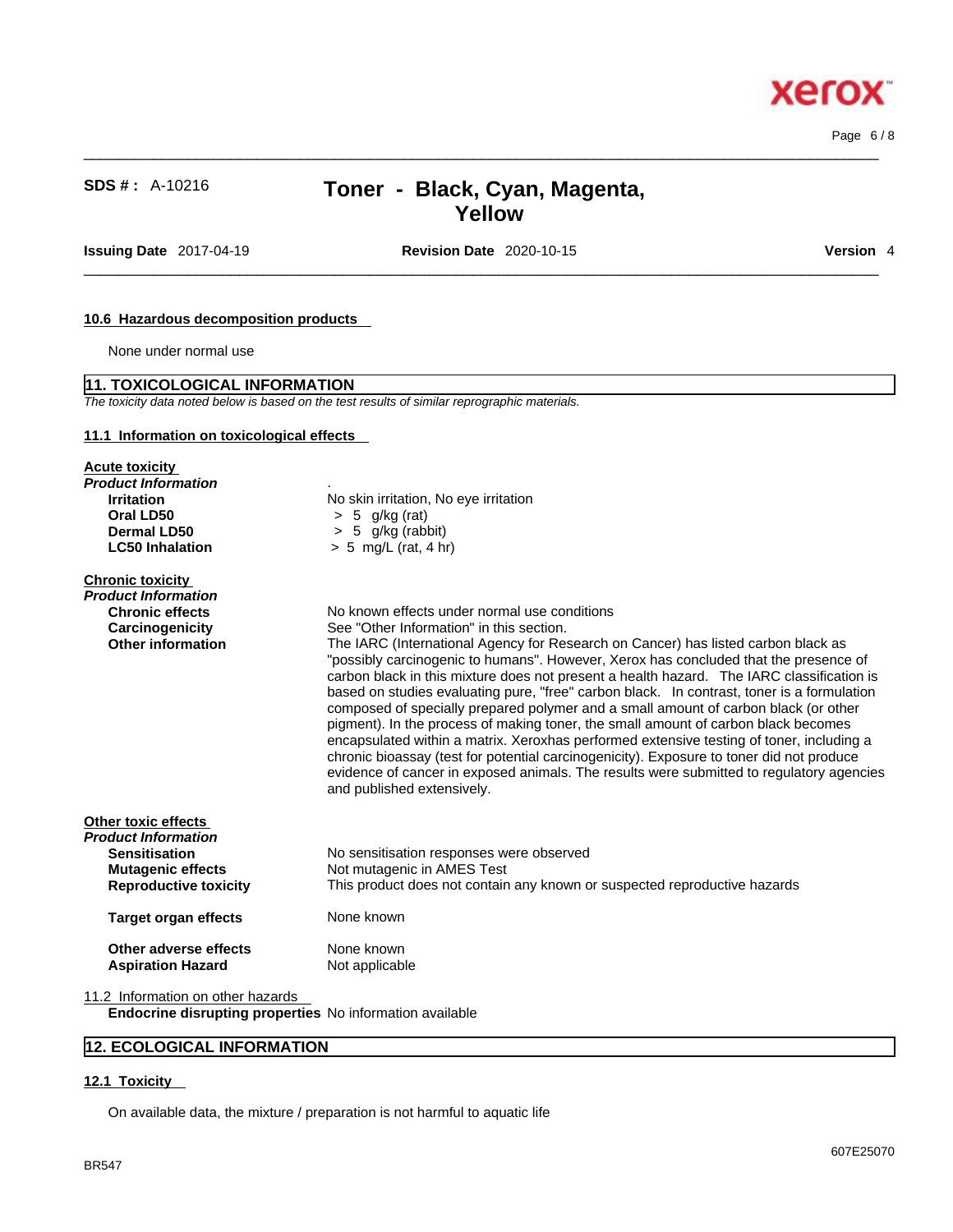xerox

# **SDS # :** A-10216 **Toner - Black, Cyan, Magenta, Yellow**

 $\_$  ,  $\_$  ,  $\_$  ,  $\_$  ,  $\_$  ,  $\_$  ,  $\_$  ,  $\_$  ,  $\_$  ,  $\_$  ,  $\_$  ,  $\_$  ,  $\_$  ,  $\_$  ,  $\_$  ,  $\_$  ,  $\_$  ,  $\_$  ,  $\_$  ,  $\_$  ,  $\_$  ,  $\_$  ,  $\_$  ,  $\_$  ,  $\_$  ,  $\_$  ,  $\_$  ,  $\_$  ,  $\_$  ,  $\_$  ,  $\_$  ,  $\_$  ,  $\_$  ,  $\_$  ,  $\_$  ,  $\_$  ,  $\_$  ,

**Issuing Date** 2017-04-19 **Revision Date** 2020-10-15 **Version** 4

 $\_$  ,  $\_$  ,  $\_$  ,  $\_$  ,  $\_$  ,  $\_$  ,  $\_$  ,  $\_$  ,  $\_$  ,  $\_$  ,  $\_$  ,  $\_$  ,  $\_$  ,  $\_$  ,  $\_$  ,  $\_$  ,  $\_$  ,  $\_$  ,  $\_$  ,  $\_$  ,  $\_$  ,  $\_$  ,  $\_$  ,  $\_$  ,  $\_$  ,  $\_$  ,  $\_$  ,  $\_$  ,  $\_$  ,  $\_$  ,  $\_$  ,  $\_$  ,  $\_$  ,  $\_$  ,  $\_$  ,  $\_$  ,  $\_$  ,

#### **12.2 Persistence and degradability**

Not readily biodegradable

### **12.3 Bioaccumulative potential**

Bioaccumulation is unlikely

#### **12.4 Mobility in soil**

Insoluble in water

# **12.5 Results of PBT and vPvB assessment**

Not a PBT according to REACH Annex XIII

#### **12.6 Endocrine disrupting properties**

This product does not contain any known or suspected endocrine disruptors

### **12.7 Other adverse effects**

Although toner is not an aquatic toxin, microplastics may be a physical hazard to aquatic life and should not be allowed to enter drains, sewers, or waterways.

| <b>13. DISPOSAL CONSIDERATIONS</b> |                                                                             |  |
|------------------------------------|-----------------------------------------------------------------------------|--|
| 13.1 Waste treatment methods       |                                                                             |  |
| <b>Waste Disposal Method</b>       | Can be landfilled or incinerated, when in compliance with local regulations |  |

|                               | If incineration is to be carried out, care must be exercised to prevent dust clouds forming.                                                                       |
|-------------------------------|--------------------------------------------------------------------------------------------------------------------------------------------------------------------|
| <b>EWC Waste Disposal No.</b> | 08 03 18                                                                                                                                                           |
| <b>Other information</b>      | Although toner is not an aquatic toxin, microplastics may be a physical hazard to aquatic life<br>and should not be allowed to enter drains, sewers, or waterways. |

# **14. TRANSPORT INFORMATION**

### **14.1 UN/ID No**

Not regulated

#### **14.2 Proper shipping name**

Not regulated

#### **14.3 Transport hazard class(es)**